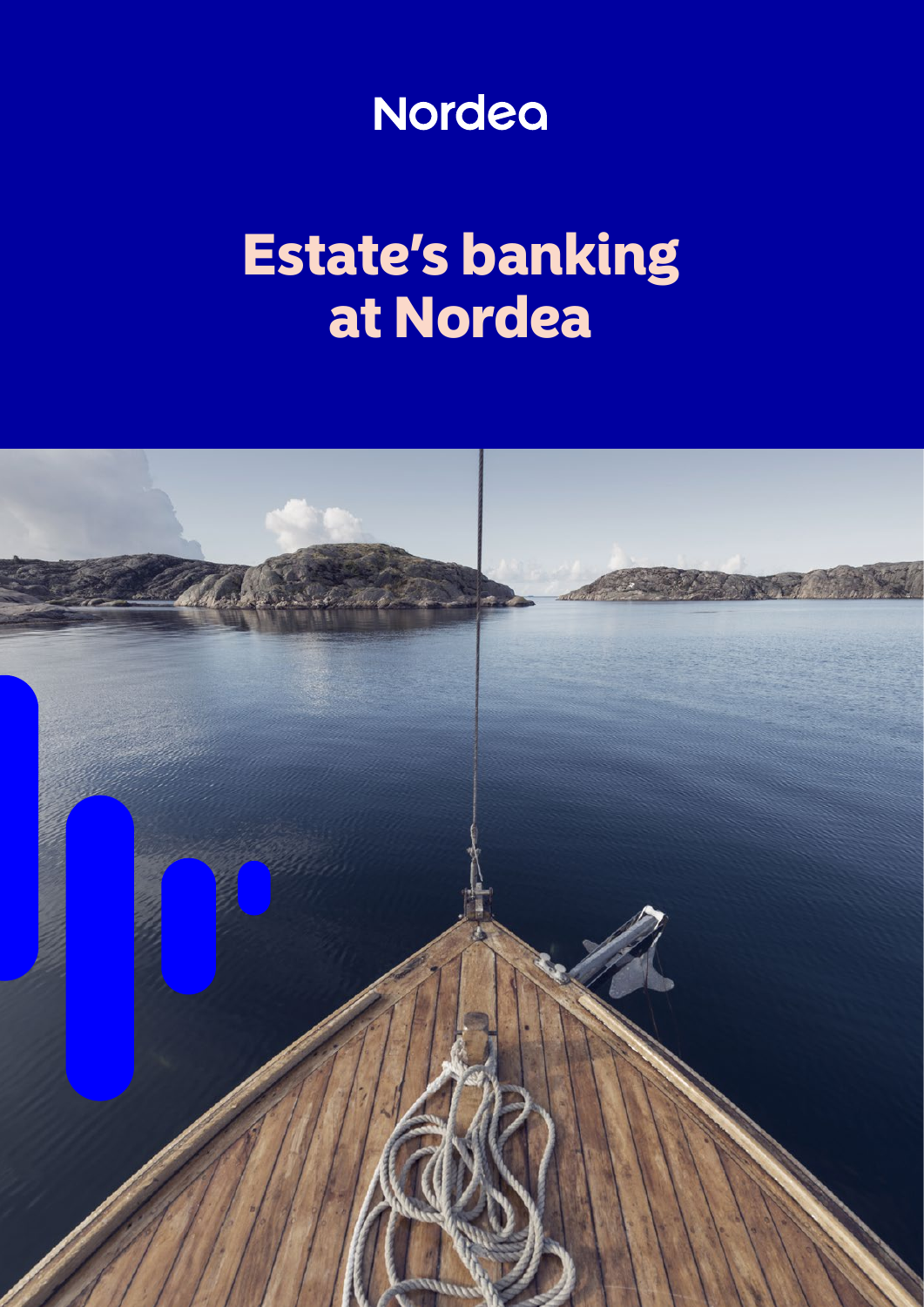# **Estate's banking before the estate inventory**

We want to be there for those who have lost their loved one and help them in their banking. We have created this brochure to make dealing with the financial matters of the estate as easy as possible for you.

For further advice, you can call Nordea Customer Service, tel. 0200 70 000 (local rates apply). We have a team of specialist advisers on hand to talk you through each step.

# **Notice of death to the bank**

Nordea receives notices of death from the Digital and Population Data Services Agency DVV. The notices often arrive to us with a delay, so we recommend that you inform us of a bereavement as soon as possible to enable us to take the new situation into account in our services.

# **Estate's expense account**

An expense account is a new account to be opened for an estate for paying bills. A maximum of 10,000 euros or a smaller amount that is estimated to cover any upcoming bills may be transferred to the expense account from the estate's other accounts with Nordea. The opening of an expense account requires the consent of all parties to the estate known before the estate inventory. They are required to provide a power of attorney for opening an expense account and adding the account to the authorised person's Nordea Netbank service. Upon the opening of an account, Nordea identifies the parties to the estate on the basis of the documents available before the estate inventory, such as a report on the deceased person's family relationships from the Digital and Population Data Services Agency DVV and will, if any. Instructions and a power-of-attorney template and attachment for opening an expense account are available at [nordea.fi/laheisen-kuolema](http://nordea.fi/laheisen-kuolema). Please contact Nordea Customer Service, tel. 0200 70 000 (local rates apply), if you want to have more information.

# **Paying an estate's bills**

The payment service and direct payment agreements the deceased had made will remain in force, but all e-invoices will be terminated. You can contact Nordea Customer Service to inquire whether the estate has any valid payment service or direct payment agreements and ask for their termination. The estate's first bills are usually related to the deceased's burial and memorial service. The estate is responsible for paying the deceased's bills incurred while the person was still alive, such as medical treatment costs and the charge for common expenses. Any bills addressed to the estate or the deceased can be paid from the estate's account in Nordea. The bills can be paid by one representative of the estate alone, such as the widow(er), heir or other close relative taking care of the estate's affairs. The bills can be easily paid by calling Nordea Customer Service or from the estate's expense account linked to the Nordea Netbank service of the authorised person. It is not necessary to visit a Nordea branch.

# **Validity of the services for estates**

As a rule, a deceased customer's agreements and services at Nordea remain in force but the control over them is assigned to the parties to the estate. Of the deceased person's services, the following cease to be valid: authorisations concerning accounts and other services given by the customer while alive, access rights to the accounts and the linked means of using the accounts, such as the Netbank service and payment cards. This is because the decision-making power over the use of the accounts and other measures related to the estate's property has been assigned to the parties to the estate jointly. The parties can easily agree on the arrangement of the estate's services by means of Nordea's power-of-attorney template.

# **Information on the services for estates**

Once we have been informed of a customer's death, we will send a balance statement on the customer's services at Nordea to the customer's latest known home address for the estate inventory. Additional information on the estate's property, such as a list of the contents of the deceased's safety deposit box, is usually needed for the estate inventory. One party to the estate alone may obtain all the information required by the estate inventory from the date of death and the subsequent period. Nordea may not disclose any information on the customer's banking history until after the estate inventory has been made, with the consent of all the parties to the estate.

# **Listing the contents of a safety deposit box**

If an estate has a safety deposit box, its contents must be listed before the estate inventory deed is made. This may be handled by one party to the estate alone or a person with a power of attorney from all parties to the estate. A representative of the bank will make a list of all the contents of the safety deposit box. Copies of the documents can be made for the estate inventory, if needed. The safety deposit box may not be cleared out before the estate inventory.

## **Widow(er)'s personal banking**

The widow(er)'s customer relationship with Nordea continues normally after the spouse's death. The widow(er) manages the bank accounts and other assets independently, and the right to withdraw funds together with the estate from a common 'either-to-sign' account remains with the widow(er). The widow(er)'s assets and debts must also be included in the estate inventory. For this, they can order a balance statement on the accounts, loans and other services at Nordea.

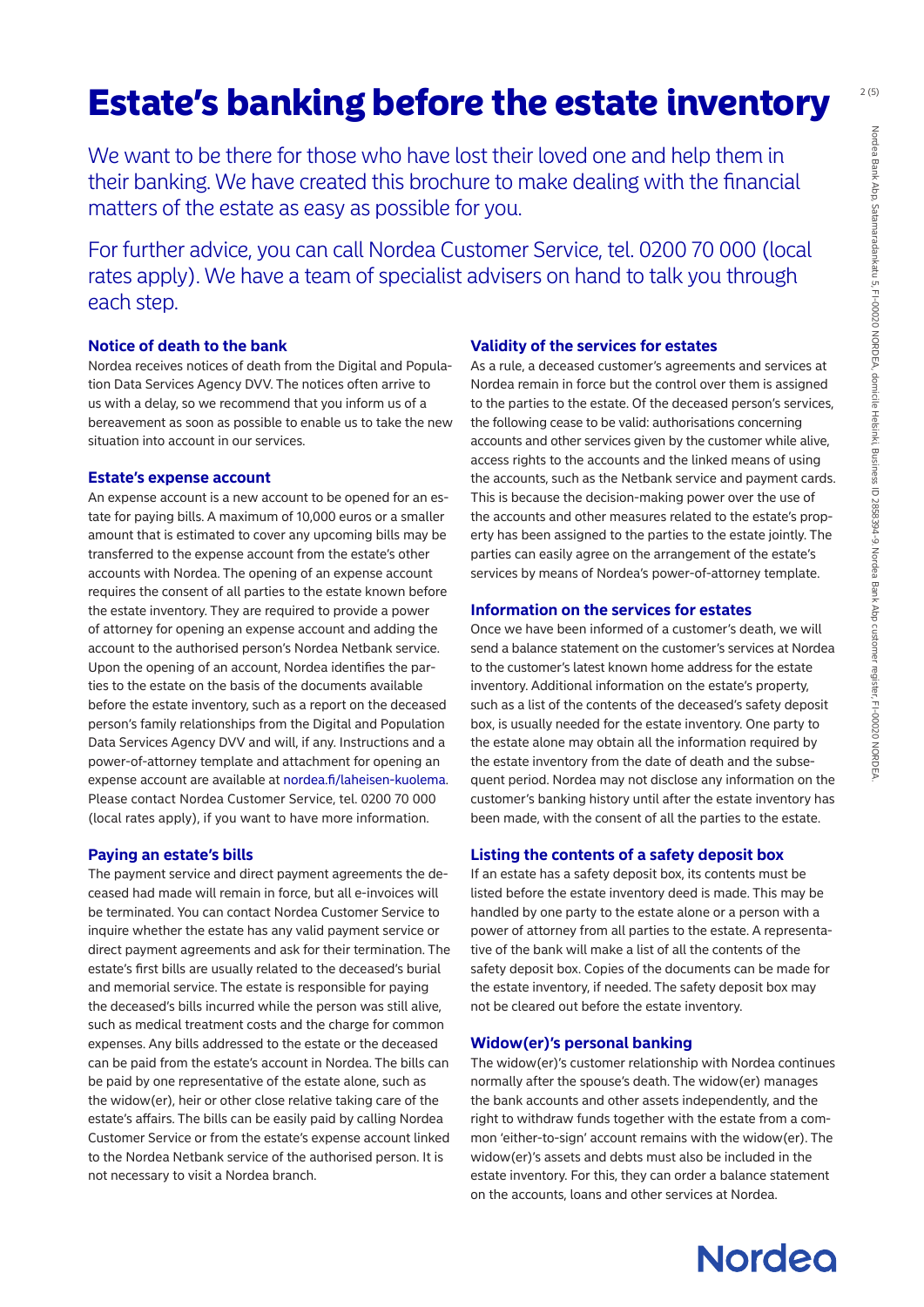# **Estate's banking matters after the estate** inventory has been made

#### **Identifying the parties/distributees to the estate**

Nordea is liable to carefully establish who the parties to the deceased customer's estate are. We identify the parties from the deceased person's estate inventory and other documents on the estate's state of affairs. The duration of the investigation depends on the case at hand. We can ask for an additional clarification if it on the basis of the documents submitted remains unclear who the parties are. We will notify the contact person to the estate when the investigation is completed.

#### **Submitting the estate's documents**

The estate inventory deed can be easily submitted to Nordea via the Omaposti service or by letter. Thus the submission of the documents does not require a visit to a Nordea branch.

Omaposti service on Nordea's website: <https://www.nordea.fi/omaposti>

Postal address for sending the estate's documents:

Nordea Bank Abp Operations Finland/Estates 5001230-2101 FI-00006 REPLY MAIL

Other documents that need to be provided vary case by case. For further information, please see the table. If you have any questions about which documents you need to provide, please contact Nordea Customer Service, tel 0200 70 000.

#### **Most common documents identifying the parties to the estate**

Please provide us copies of all the below-mentioned documents.

#### **Estate inventory deed**

The deceased person's estate inventory deed must be submitted in full. It is recommended that the information on the parties to the estate included in the estate inventory deed is confirmed by the Digital and Population Data Services Agency DVV, as in this case no other belowmentioned documents for identification of the parties need to be appended in addition to the estate inventory deed.

## **Report on the deceased person's family relationships**

The report on the deceased person's family relationships obtained from the Digital and Population Data Services Agency DVV must cover the period starting when the person was 15 years of age until the date of death. A corresponding report must also be submitted of an heir who has died before the person to be inherited.

#### **Will**

The legal validity of the will is ensured on the basis of the certificates of service and notices of acceptance signed by the statutory heirs. If an heir has not announced to waive the right to contest the will, the finality of the will is ascertained from the certificate of finality issued by a district court. In the case of a direct heir, a statement must be provided on whether they claim their lawful share.

#### **Marriage settlement agreement**

A marriage settlement agreement or its appendix must include a mention of its registration (by Digital and Population Data Services Agency DVV).

#### **Estate inventory deed of the deceased spouse**

The estate inventory deed with appendices of the spouse deceased earlier must also be provided. If a partition has been made between the estate of the spouse deceased earlier and the widow(er), the deed of partition must also be submitted.

#### **Notification of renouncing succession rights**

The heirs who have announced to renounce their inheritance must submit a comprehensive report on family relationships obtained from the Digital and Population Data Services Agency DVV since the age of 15 until the renouncing date in order to establish the substitutes.

#### **Permission from a guardianship authority**

If a party to the estate is a minor or an adult for whom a guardian has been assigned, the distribution of the estate's assets to the parties requires permission from the guardianship authority (Digital and Population Data Services Agency DVV) for the partition or distribution of the estate. Further information can be obtained from the DVV.

#### **Other documents, if any**

The list is not exhaustive, but the establishment of the parties or their lawful representatives may, case by case, also require an additional report, such as a deed of partition drawn up after a divorce, an estate inventory deed on a party deceased after the person to be inherited or a decision on the appointment of a substitute for the guardian.

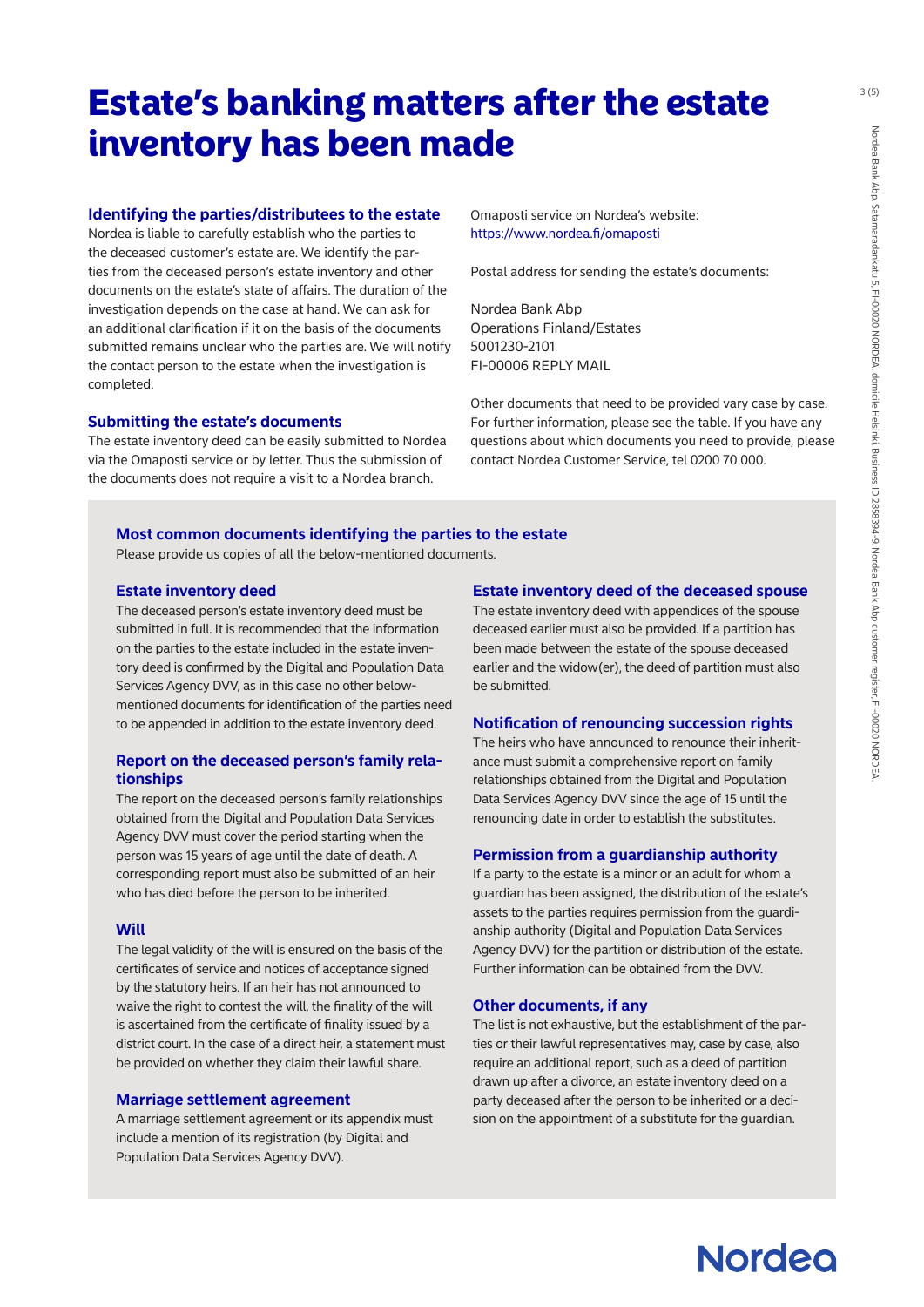#### **Power of attorney for the estate's banking**

After the estate inventory, it is easiest to do the estate's banking with powers of attorney provided by the parties to the estate. The authorised person may start to do the estate's banking at Nordea after the investigation of the parties has been completed and a specified power of attorney has been obtained from all the parties to the estate. Measures requiring authorisation from all the parties include distribution of the estate's monetary assets to the parties, linking of its accounts to a party's Netbank service, selling of book entries or fund units, emptying of the deceased's safety deposit box, obtaining of a housing share deed kept on a security account, payment of a party's inheritance tax or other personal debt from the estate's account and termination of other services.

## **Distribution of estate at Nordea**

It is recommended that the distribution of estate is always agreed on in writing. Authorisations for implementing the estate distribution and termination of services can also be given in an estate distribution agreement. It is not necessary to present the agreement to Nordea if the estate distribution only concerns the estate's monetary assets, as the parties' specified powers of attorney suffice to this end. Conversely, when distributing the estate's book entries or fund units, a lawful estate distribution agreement on the property to be distributed must always be submitted to Nordea. The agreement must specify the type and number of the book entries or fund units to be assigned to the parties. The banking of the estate at Nordea is terminated after all the assets have been distributed and the services have been terminated.

#### **Disputes related to the estate**

Sometimes all the parties to the estate are not able to agree on the distribution of the estate or on attendance to the estate's other banking matters, such as the establishment of the transactions made while the deceased was still alive. In such a case, a party's means of legal protection is to apply for an estate administrator, and an estate executor, if necessary, from a district court. The estate administrator takes possession of the estate's property and independently finalises all the estate's banking matters. The estate executor's task is to execute the distribution of the estate. The person acting as the estate administrator and executor may deal with the estate's banking via Omaposti using their personal or their company's online banking codes.

#### **List of estate-related concepts**

The vocabulary related to attending to a estate's affairs may sometimes seem unfamiliar. We compiled a list of the key concepts and rules related to inheritance matters.

#### **Estate**

'Estate' refers to the deceased person's property and debts as a whole. The persons substituting the deceased may also be collectively called an 'estate' or sometimes the 'heirs'. The parties to the estate represent together the estate and control its assets. This is called the estate's 'joint administration'. The execution of an estate starts right after a person's death. The key execution measures are the estate inventory, payment of debts, cashing-in of the property and concentration of the funds for the estate inventory. The estate is terminated after all the property belonging to it has been lawfully distributed. An estate may also be left partly or fully undistributed.

#### **Party to a death estate**

Parties to a death estate are the lawful heirs, the widow(er) until the execution of the partition and the recipient of a general will. The main rule to be followed consists of all the parties' collaboration in person or with a specified power of attorney. Even one party alone may

perform urgent measures without the other parties' consent. The parties to a death estate do not include the widow(er), if the spouses have an exclusive prenuptial agreement, the cohabiting partner, a legatee or the estate's creditor.

#### **Estate inventory deed**

The deceased's estate inventory deed is the estate's basic document, which is drafted during the estate inventory. The estate inventory deed states, among others, the parties to the estate and the value of the deceased's and the widow(er)'s property and debts at the time of death. Documents specifying the status of the estate, such as the deceased's report on family relationships from the Digital and Population Data Services Agency DVV, will and pre-/postnuptial agreement, are appended to the estate inventory deed. The estate inventory must be conducted within three months from the death. An extension to the three-month period may be applied for from the tax authority. Upon application, the Digital and Population Data Services Agency DVV can confirm that